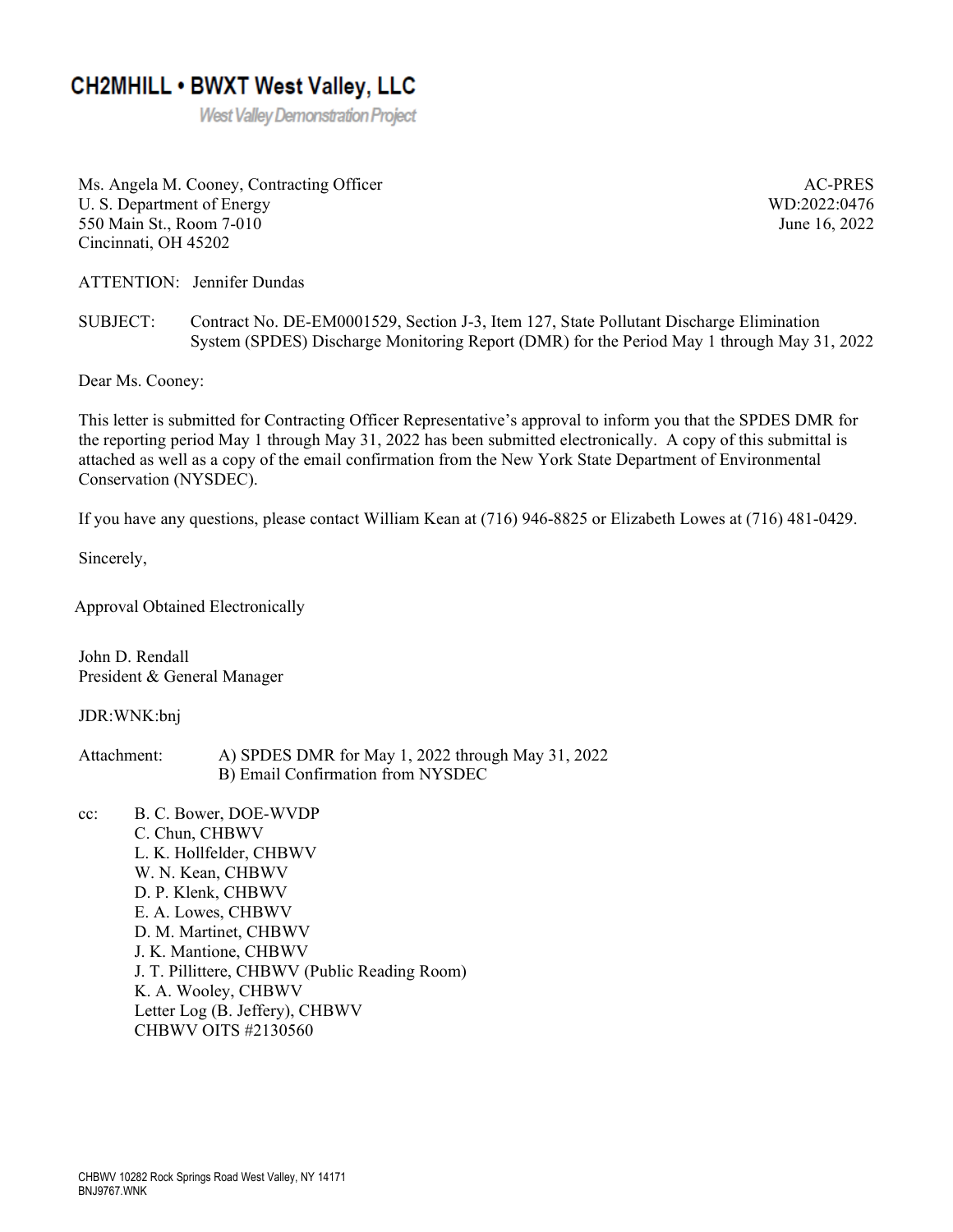**Attachment SPDES DMR**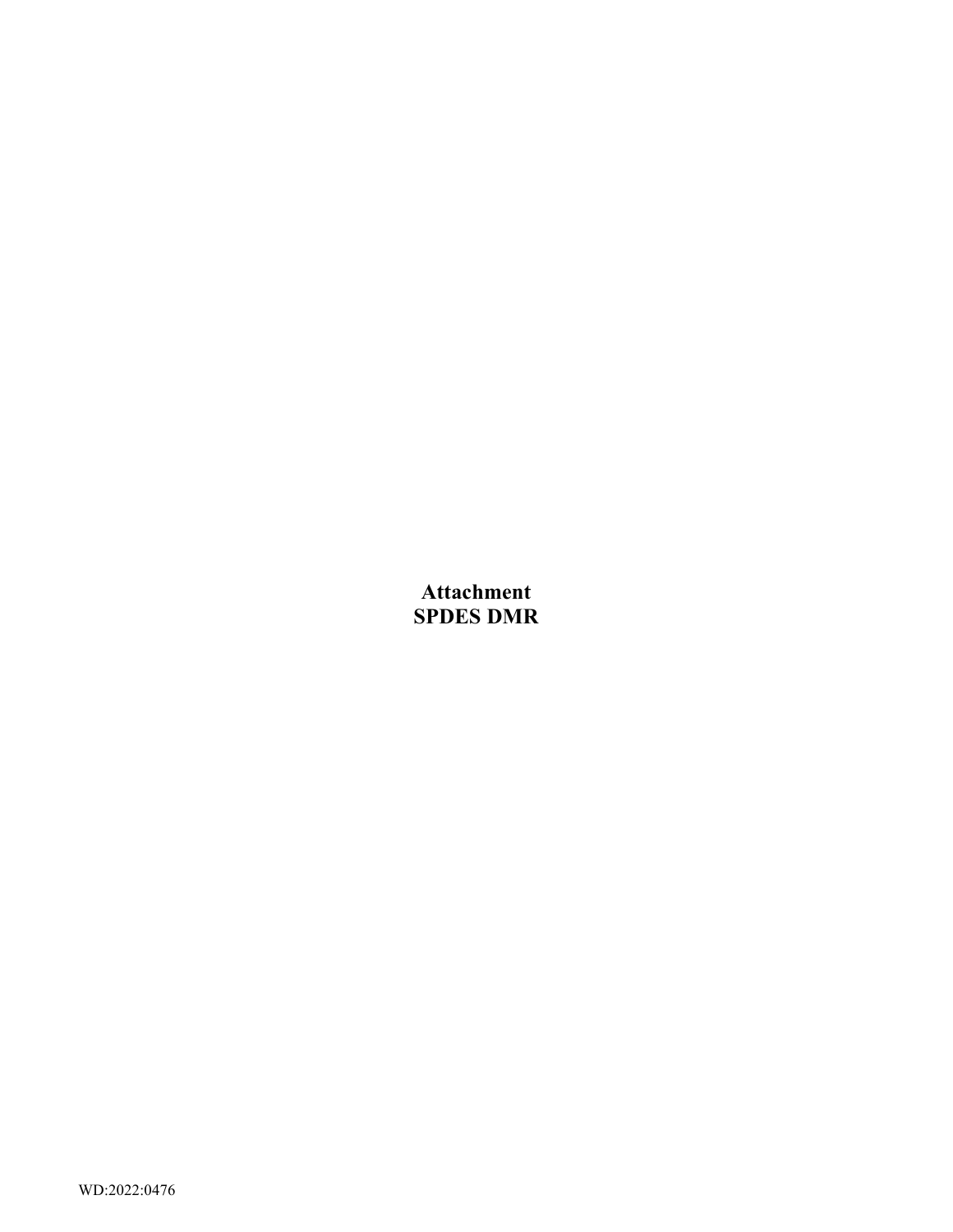#### **ATTACHMENT**

### **SPDES DISCHARGE MONITORING REPORT – MAY 1 THROUGH MAY 31, 2022 NET IRON EFFLUENT CONCENTRATION CALCULATION WEST VALLEY DEMONSTRATION PROJECT, SPDES PERMIT NO. NY-0000973**

|    |                         | OUTFALL 001 = $MI = \frac{(X1 + X2) V1}{2}$ = 362293.07 mg/month             |
|----|-------------------------|------------------------------------------------------------------------------|
| X1 | $= 0.0396 mg/L$         |                                                                              |
| X2 | $= 0.0539 \text{ mg/L}$ |                                                                              |
| V1 |                         | $= 7749584.44 L/month$                                                       |
|    |                         |                                                                              |
|    |                         | OUTFALL 007 = $M7 = (X1 + X2) V7 = 0.00 mg/month$                            |
| X1 | $= 0.00 \text{ mg/L}$   |                                                                              |
|    | $X2 = 0.00 mg/L$        |                                                                              |
|    | $V7 = 0.00 L/month$     |                                                                              |
|    |                         | Note: There was no discharge from outfall 007 during this monitoring period. |

RAW WATER = MRW = <u>(X1 + X2 + X3 + X4) VRW</u> = 0.00 mg/month 4  $X1 = 0.00 mg/L$  $X2 = 0.00$  mg/L  $X3 = 0.00 \text{ mg/L}$  $X4 = 0.00 \text{ mg/L}$  $VRW = 0.00 L/month$ 

Note: Raw water from the reservoir system is no longer used for process water since the site installed two groundwater wells. This eliminated the need to collect raw water samples on a weekly basis and altered the iron discharge concentration equation as the mass of iron entering the system is no longer necessary.

IRON DISCHARGE CONCENTRATION =  $\underline{M1}$  +  $\underline{M7}$  -  $\underline{M}\overline{R}\overline{W}$  = 0.047 mg/L V1 + V7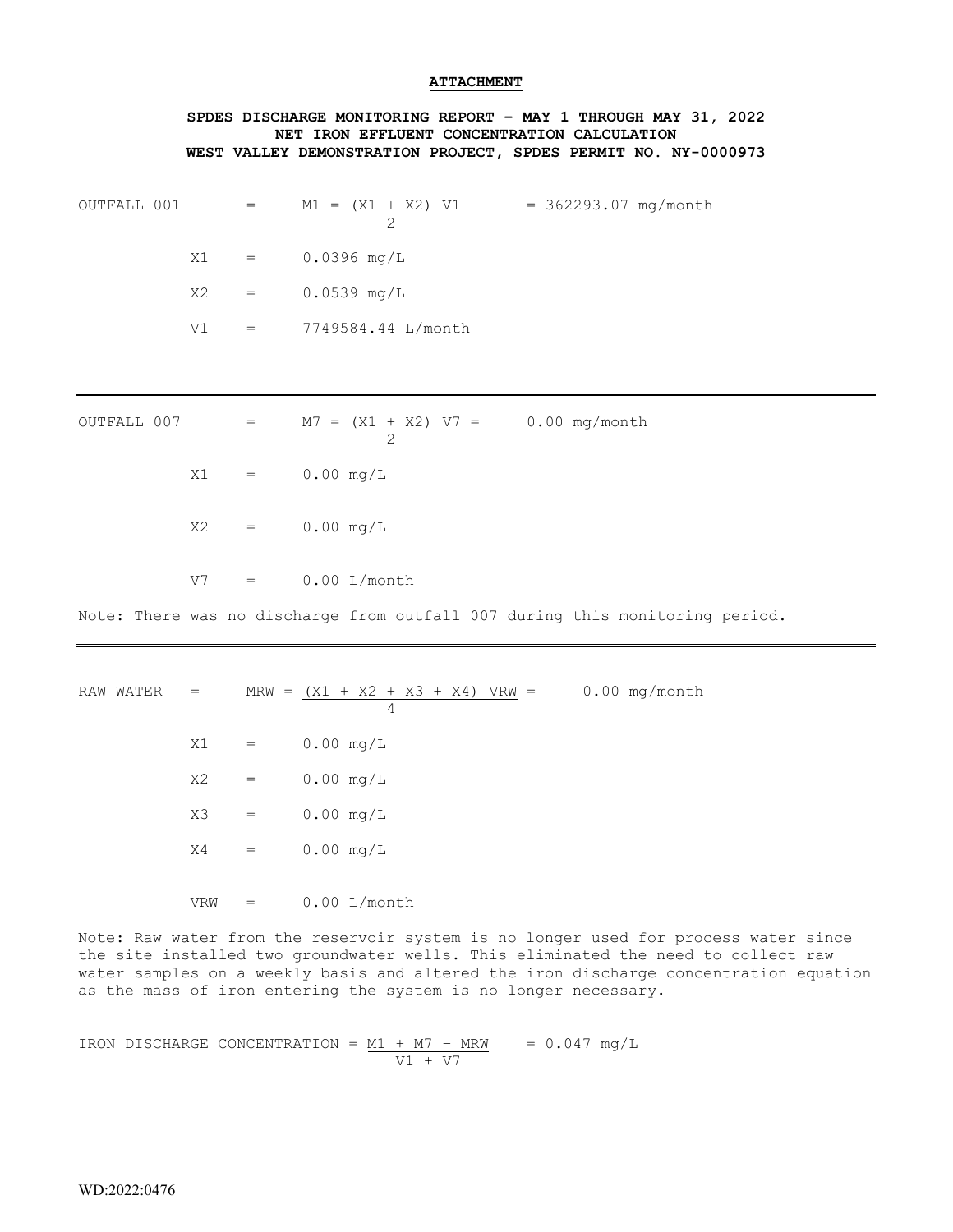### **ATTACHMENT (Cont'd)**

### **SPDES DISCHARGE MONITORING REPORT – MAY 1 THROUGH MAY 31, 2022 TOTAL DISSOLVED SOLIDS (TDS) CONCENTRATION CALCULATION - MONITORING POINT 116 WEST VALLEY DEMONSTRATION PROJECT, SPDES PERMIT No. NY-0000973**

Date: May 4, 2022

- C4 =  $((Q1)(C1)+(Q2)(C2)+(Q3)(C3))/Q4$ 
	- = ((0.247 MGD)(580) mg/L)+(0.862 MGD)(110 mg/L)+(0.324 MGD)(30 mg/L))/(1.434 MGD)
	- $=$  173 mg/L

Date: May 11, 2022

- C4 =  $((Q1)(C1)+(Q2)(C2)+(Q3)(C3))/Q4$ 
	- = ((0.247 MGD)(693 mg/L)+(0.042 MGD)(181 mg/L)+(0.324 MGD)(120 mg/L))/(0.613 MGD)

 $=$  355 mg/L

Q1 = Flow at Outfall 001, million gallons per day (MGD).

- C1 = Total Dissolved Solids (TDS) concentration at Outfall 001, mg/L.
- Q2 = Flow in Franks Creek, MGD (without Outfall 001), measured at WNSP006 just prior to, and shortly after the discharge event.
- C2 = TDS concentration in Franks Creek measured at WNSP006 just prior to, and shortly after the discharge event.
- Q3 = Flow of augmentation water, MGD, if required.
- C3 = TDS concentration in augmentation water, MGD.
- $Q4 = Q1 + Q2 + Q3$ , MGD (Flow in Franks Creek, including Outfall 001).
- $C4 \leq$  = 500 mg/L (calculated TDS concentration at 116 in Franks Creek, which includes Outfall 001).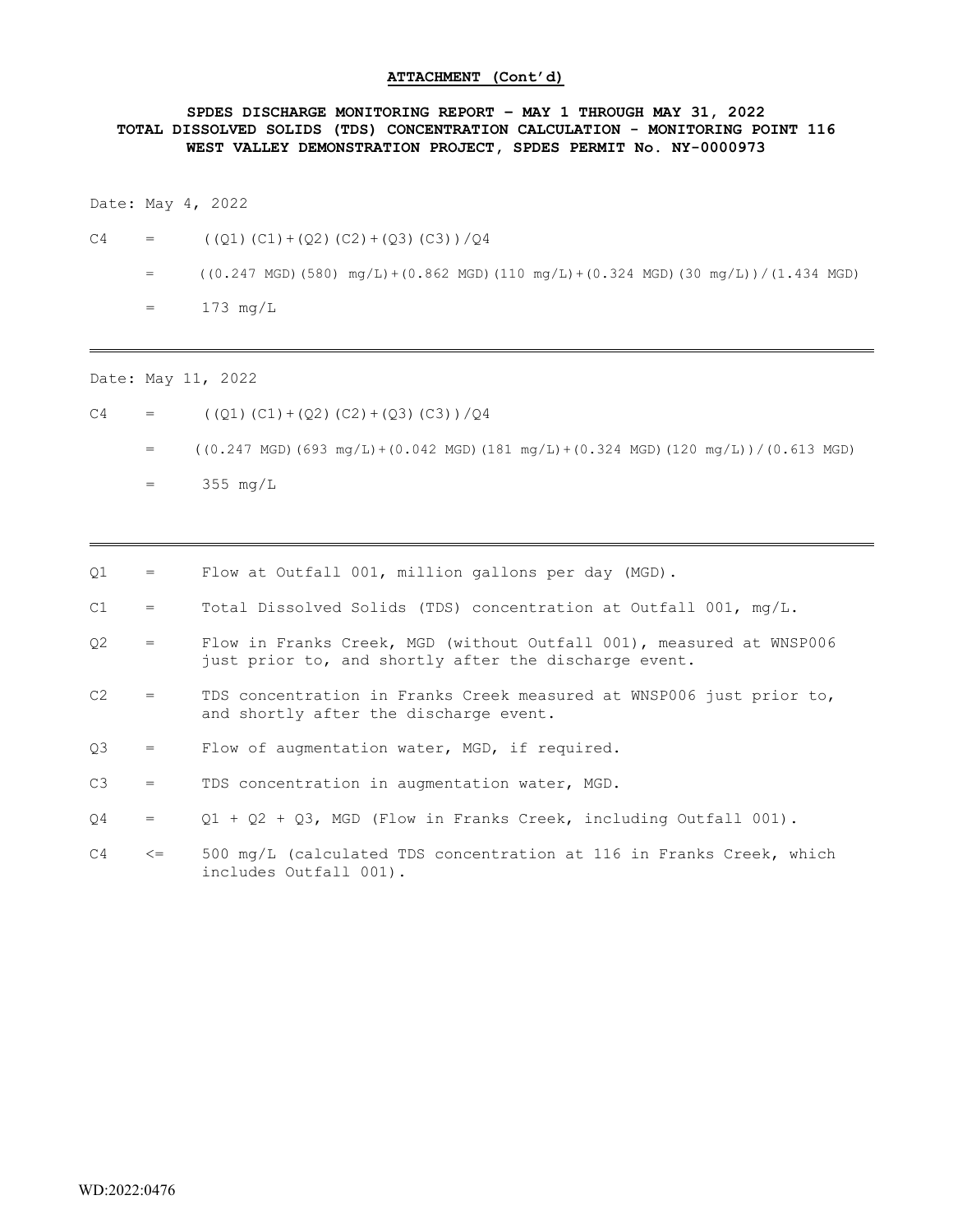| <b>Permit</b>      |                                           |                                |                                                 |                           |                                  |                    |                            |                                                  |                                        |              |                    |             |                    |                                            |                    |                                                          |                                    |                                                                            |  |
|--------------------|-------------------------------------------|--------------------------------|-------------------------------------------------|---------------------------|----------------------------------|--------------------|----------------------------|--------------------------------------------------|----------------------------------------|--------------|--------------------|-------------|--------------------|--------------------------------------------|--------------------|----------------------------------------------------------|------------------------------------|----------------------------------------------------------------------------|--|
| Permit#:           |                                           | NY0000973                      |                                                 | <b>Permittee:</b>         |                                  |                    | <b>U.S. DEPT OF ENERGY</b> |                                                  |                                        |              |                    |             |                    | <b>Facility:</b>                           |                    | WEST VALLEY DEMONSTRATION PROJ                           |                                    |                                                                            |  |
| Major:             |                                           | Yes                            |                                                 | <b>Permittee Address:</b> |                                  |                    | WASHINGTON, DC 20585       | 1000 INDEPENDENCE AVE SW                         |                                        |              |                    |             |                    | <b>Facility Location:</b>                  |                    | 10282 ROCK SPRINGS ROAD<br>WEST VALLEY, NY 14171-9799    |                                    |                                                                            |  |
|                    | <b>Permitted Feature:</b>                 | 001<br><b>External Outfall</b> |                                                 | Discharge:                |                                  |                    | 001-M                      |                                                  | OUTFALL 001 MONTHLY PROC WW, GW, STORM |              |                    |             |                    |                                            |                    |                                                          |                                    |                                                                            |  |
|                    | <b>Report Dates &amp; Status</b>          |                                |                                                 |                           |                                  |                    |                            |                                                  |                                        |              |                    |             |                    |                                            |                    |                                                          |                                    |                                                                            |  |
|                    | <b>Monitoring Period:</b>                 | From 05/01/22 to 05/31/22      |                                                 | <b>DMR Due Date:</b>      |                                  |                    | 06/28/22                   |                                                  |                                        |              |                    |             |                    | <b>Status:</b>                             |                    | <b>NetDMR Validated</b>                                  |                                    |                                                                            |  |
|                    | <b>Considerations for Form Completion</b> |                                |                                                 |                           |                                  |                    |                            |                                                  |                                        |              |                    |             |                    |                                            |                    |                                                          |                                    |                                                                            |  |
|                    | <b>Principal Executive Officer</b>        |                                |                                                 |                           |                                  |                    |                            |                                                  |                                        |              |                    |             |                    |                                            |                    |                                                          |                                    |                                                                            |  |
| <b>First Name:</b> |                                           | Bryan C.                       |                                                 | Title:                    |                                  |                    | Director, USDOE-WVDP       |                                                  |                                        |              |                    |             |                    | Telephone:                                 |                    |                                                          |                                    |                                                                            |  |
| <b>Last Name:</b>  |                                           | <b>Bower</b>                   |                                                 |                           |                                  |                    |                            |                                                  |                                        |              |                    |             |                    |                                            |                    |                                                          |                                    |                                                                            |  |
|                    | <b>No Data Indicator (NODI)</b>           |                                |                                                 |                           |                                  |                    |                            |                                                  |                                        |              |                    |             |                    |                                            |                    |                                                          |                                    |                                                                            |  |
| <b>Form NODI:</b>  |                                           | $\overline{\phantom{a}}$       |                                                 |                           |                                  |                    |                            |                                                  |                                        |              |                    |             |                    |                                            |                    |                                                          |                                    |                                                                            |  |
| Code               | <b>Parameter</b><br><b>Name</b>           |                                | <b>Monitoring Location Season # Param. NODI</b> |                           |                                  | <b>Qualifier 1</b> | Value 1                    | <b>Quantity or Loading</b><br><b>Qualifier 2</b> | Value 2                                | <b>Units</b> | <b>Qualifier 1</b> | Value 1     | <b>Qualifier 2</b> | <b>Quality or Concentration</b><br>Value 2 | <b>Qualifier 3</b> | Value 3                                                  | <b>Units</b>                       | # of Ex. Frequency of Analysis Sample Type                                 |  |
|                    |                                           |                                |                                                 |                           | <b>Sample</b>                    |                    |                            |                                                  |                                        |              |                    |             | $=$                | 45.0                                       | $=$                | 45.0                                                     | $19 - mg/L$                        | 01/BA - Once Per Batch 24 - COMP24                                         |  |
|                    | 00154   Sulfate [as S]                    |                                | 1 - Effluent Gross   0                          | $\overline{\phantom{a}}$  | Permit Req.                      |                    |                            |                                                  |                                        |              |                    |             |                    | Req Mon MO AVG                             |                    | Req Mon DAILY MX $\left 19 \cdot \text{mg/L}\right _{0}$ |                                    | 01/BA - Once Per Batch 24 - COMP24                                         |  |
|                    |                                           |                                |                                                 |                           | <b>Value NODI</b>                |                    |                            |                                                  |                                        |              |                    |             |                    |                                            |                    |                                                          |                                    |                                                                            |  |
|                    | Oxygen demand, ultimate                   |                                | 1 - Effluent Gross 0                            | $\overline{\phantom{a}}$  | Sample<br>Permit Req.            |                    |                            |                                                  |                                        |              |                    |             | $\vert$ <          | 5.17<br>Req Mon MO AVG $\leq$              | $\vert$ <          | 5.29<br>22.0 DAILY MX                                    | 19 - mg/L<br>$19 - mg/L$ 0         | 02/BA - Twice Per Batch CA - CALCTD<br>02/BA - Twice Per Batch CA - CALCTD |  |
| 00181              |                                           |                                |                                                 |                           | <b>Value NODI</b>                |                    |                            |                                                  |                                        |              |                    |             |                    |                                            |                    |                                                          |                                    |                                                                            |  |
|                    |                                           |                                |                                                 |                           | <b>Sample</b>                    |                    |                            |                                                  |                                        |              | $=$                | 7.4         |                    |                                            | $=$                | 9.9                                                      | 19 - mg/L                          | 02/BA - Twice Per Batch GR - GRAB                                          |  |
| 00300              | Oxygen, dissolved [DO]                    |                                | 1 - Effluent Gross   0                          |                           | Permit Req.                      |                    |                            |                                                  |                                        |              | $>=$               | 3.0 MINIMUM |                    |                                            |                    | Req Mon MAXIMUM 19 - mg/L 0                              |                                    | 02/BA - Twice Per Batch GR - GRAB                                          |  |
|                    |                                           |                                |                                                 |                           | <b>Value NODI</b>                |                    |                            |                                                  |                                        |              |                    |             |                    | 2.0                                        |                    | 2.0                                                      |                                    | 02/BA - Twice Per Batch 24 - COMP24                                        |  |
| 00310              | BOD, 5-day, 20 deg. C                     |                                | 1 - Effluent Gross 0                            | $\overline{\phantom{a}}$  | <b>Sample</b><br>Permit Req.     |                    |                            |                                                  |                                        |              |                    |             | $\vert$ <          | Req Mon MO AVG $\leq$                      | $\vert$ <          | 10.0 DAILY MX                                            | 19 - mg/L<br>$19 - mg/L$ 0         | 02/BA - Twice Per Batch 24 - COMP24                                        |  |
|                    |                                           |                                |                                                 |                           | <b>Value NODI</b>                |                    |                            |                                                  |                                        |              |                    |             |                    |                                            |                    |                                                          |                                    |                                                                            |  |
|                    |                                           |                                |                                                 |                           | Sample                           |                    |                            |                                                  |                                        |              | $=$                | 8.0         |                    |                                            | $=$                | 8.0                                                      | $12 - SU$                          | 01/BA - Once Per Batch GR - GRAB                                           |  |
| $00400$ pH         |                                           |                                | 1 - Effluent Gross   0                          | $\overline{\phantom{a}}$  | Permit Req.<br><b>Value NODI</b> |                    |                            |                                                  |                                        |              | $>=$               | 6.5 MINIMUM |                    |                                            | $\leq$             | 8.5 MAXIMUM                                              | $12 - SU$ 0                        | 01/BA - Once Per Batch GR - GRAB                                           |  |
|                    |                                           |                                |                                                 |                           | Sample                           |                    |                            |                                                  |                                        |              |                    |             | $\vert$ <          | 4.0                                        | $\vert$ <          | 4.0                                                      | $19 - mg/L$                        | 02/BA - Twice Per Batch 24 - COMP24                                        |  |
|                    | 00530 Solids, total suspended             |                                | 1 - Effluent Gross<br>$\overline{0}$            | $\overline{\phantom{a}}$  | Permit Req.                      |                    |                            |                                                  |                                        |              |                    |             | $\leq$             | 30.0 MO AVG                                | $\leq$             | 45.0 DAILY MX                                            | 19 - mg/L $_0$                     | 02/BA - Twice Per Batch 24 - COMP24                                        |  |
|                    |                                           |                                |                                                 |                           | <b>Value NODI</b>                |                    |                            |                                                  |                                        |              |                    |             |                    |                                            |                    |                                                          |                                    |                                                                            |  |
|                    |                                           |                                |                                                 |                           | Sample<br>Permit Req.            |                    |                            |                                                  |                                        |              |                    |             | $\leq$             | 0.1<br>Req Mon MO AVG <=                   | $\vert$ <          | 0.1<br>0.3 DAILY MX                                      | $25 - mL/L$<br>25 - mL/L $\vert$ 0 | 02/BA - Twice Per Batch GR - GRAB<br>02/BA - Twice Per Batch GR - GRAB     |  |
|                    | 00545   Solids, settleable                |                                | 1 - Effluent Gross   0                          | $\overline{\phantom{a}}$  | <b>Value NODI</b>                |                    |                            |                                                  |                                        |              |                    |             |                    |                                            |                    |                                                          |                                    |                                                                            |  |
|                    |                                           |                                |                                                 |                           | Sample                           |                    |                            |                                                  |                                        |              |                    |             | $\vert$ <          | 1.6                                        | $\vert$ <          | 1.6                                                      | 19 - mg/L                          | 01/BA - Once Per Batch GR - GRAB                                           |  |
|                    | 00556 Oil & Grease                        |                                | 1 - Effluent Gross   0                          | $\overline{\phantom{a}}$  | Permit Req.                      |                    |                            |                                                  |                                        |              |                    |             |                    | Req Mon MO AVG <=                          |                    | 15.0 DAILY MX                                            | 19 - mg/L $_0$                     | 01/BA - Once Per Batch GR - GRAB                                           |  |
|                    |                                           |                                |                                                 |                           | <b>Value NODI</b>                |                    |                            |                                                  |                                        |              |                    |             |                    |                                            |                    |                                                          |                                    |                                                                            |  |
|                    | 00615 Nitrogen, nitrite total [as N]      |                                | 1 - Effluent Gross   0                          | $\overline{\phantom{a}}$  | Sample<br>Permit Req.            |                    |                            |                                                  |                                        |              |                    |             | $\vert$ <          | 0.02<br>Req Mon MO AVG <=                  | $\leq$             | 0.02<br>0.1 DAILY MX                                     | $19 - mg/L$<br>19 - mg/L $_0$      | 01/BA - Once Per Batch 24 - COMP24<br>01/BA - Once Per Batch 24 - COMP24   |  |
|                    |                                           |                                |                                                 |                           | <b>Value NODI</b>                |                    |                            |                                                  |                                        |              |                    |             |                    |                                            |                    |                                                          |                                    |                                                                            |  |
|                    |                                           |                                |                                                 |                           | Sample                           |                    |                            |                                                  |                                        |              |                    |             | $=$                | 0.02                                       | $=$                | 0.02                                                     | 19 - mg/L                          | 01/BA - Once Per Batch 24 - COMP24                                         |  |
| 00620              | Nitrogen, nitrate total [as N]            |                                | 1 - Effluent Gross   0                          | $\overline{\phantom{a}}$  | Permit Req.                      |                    |                            |                                                  |                                        |              |                    |             |                    | Req Mon MO AVG                             |                    | Req Mon DAILY MX 19 - mg/L 0                             |                                    | 01/BA - Once Per Batch 24 - COMP24                                         |  |
|                    |                                           |                                |                                                 |                           | <b>Value NODI</b><br>Sample      |                    |                            |                                                  |                                        |              |                    |             | $=$                | 0.48                                       | $=$                | 0.5                                                      | 19 - mg/L                          | 02/BA - Twice Per Batch 24 - COMP24                                        |  |
| 00625              | Nitrogen, Kjeldahl, total [as N]          |                                | 1 - Effluent Gross   0                          |                           | Permit Req.                      |                    |                            |                                                  |                                        |              |                    |             |                    | Req Mon MO AVG                             |                    | Req Mon DAILY MX $ 19 - mg/L _0$                         |                                    | 02/BA - Twice Per Batch 24 - COMP24                                        |  |
|                    |                                           |                                |                                                 |                           | <b>Value NODI</b>                |                    |                            |                                                  |                                        |              |                    |             |                    |                                            |                    |                                                          |                                    |                                                                            |  |
|                    |                                           |                                |                                                 |                           | Sample                           |                    |                            |                                                  |                                        |              |                    |             | $\vert$ <          | 0.03                                       | $\vert$ <          | 0.03                                                     | 19 - mg/L                          | 01/BA - Once Per Batch 24 - COMP24                                         |  |
|                    | 00746 Sulfide, dissolved, [as S]          |                                | 1 - Effluent Gross   0                          | $\overline{\phantom{a}}$  | Permit Req.<br><b>Value NODI</b> |                    |                            |                                                  |                                        |              |                    |             |                    | Req Mon MO AVG $\leq$                      |                    | 0.4 DAILY MX                                             | 19 - mg/L $_0$                     | 01/BA - Once Per Batch 24 - COMP24                                         |  |
|                    |                                           |                                |                                                 |                           | Sample                           |                    |                            |                                                  |                                        |              |                    |             | $=$                | 0.001                                      | $=$                | 0.001                                                    | 19 - mg/L                          | 01/BA - Once Per Batch 24 - COMP24                                         |  |
| 00978              | Arsenic, total recoverable                |                                | 1 - Effluent Gross   0                          | $\overline{\phantom{a}}$  | Permit Req.                      |                    |                            |                                                  |                                        |              |                    |             |                    | Req Mon MO AVG <=                          |                    | 0.15 DAILY MX                                            | $19 - mg/L$ 0                      | 01/BA - Once Per Batch 24 - COMP24                                         |  |
|                    |                                           |                                |                                                 |                           | <b>Value NODI</b>                |                    |                            |                                                  |                                        |              |                    |             |                    |                                            |                    |                                                          |                                    |                                                                            |  |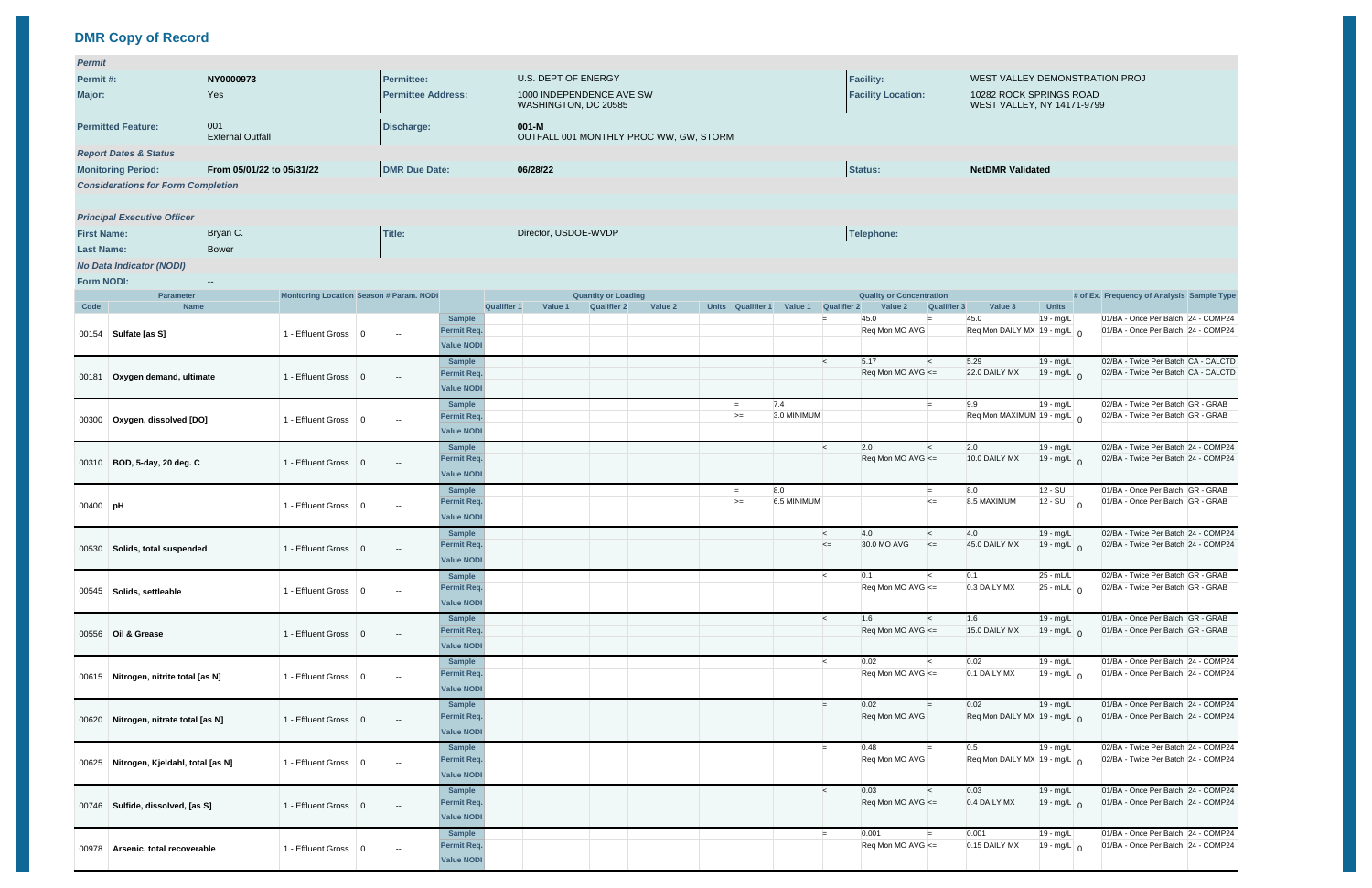|       | 00979 Cobalt, total recoverable                  | 1 - Effluent Gross   0 |                          | <b>Sample</b><br>Permit Rea.<br><b>Value NODI</b> |                               |                                    |          | $\leq$           | 0.0006<br>Req Mon MO AVG $\leq$ | $\vert$ <        | 0.0006<br>0.005 DAILY MX 19 - mg/L 0   | 19 - mg/L                        | 01/BA - Once Per Batch GR - GRAB<br>01/BA - Once Per Batch GR - GRAB       |  |
|-------|--------------------------------------------------|------------------------|--------------------------|---------------------------------------------------|-------------------------------|------------------------------------|----------|------------------|---------------------------------|------------------|----------------------------------------|----------------------------------|----------------------------------------------------------------------------|--|
| 00981 | Selenium, total recoverable                      | 1 - Effluent Gross 0   |                          | <b>Sample</b><br>Permit Reg.<br><b>Value NODI</b> |                               |                                    |          | $\vert$ <        | 0.0004<br>Req Mon MO AVG $\leq$ | $\leq$           | 0.0004<br>0.004 DAILY MX               | 19 - mg/L<br>19 - mg/L $\vert$ 0 | 01/BA - Once Per Batch GR - GRAB<br>01/BA - Once Per Batch GR - GRAB       |  |
|       | 01045   Iron, total [as Fe]                      | 1 - Effluent Gross   0 | $\overline{\phantom{a}}$ | <b>Sample</b><br>Permit Req.<br><b>Value NODI</b> |                               |                                    |          | $=$              | 0.047<br>Req Mon MO AVG         | $=$              | 0.0539<br>Req Mon DAILY MX 19 - mg/L 0 | 19 - mg/L                        | 02/BA - Twice Per Batch 24 - COMP24<br>02/BA - Twice Per Batch 24 - COMP24 |  |
|       | 01105   Aluminum, total [as Al]                  | 1 - Effluent Gross   0 |                          | <b>Sample</b><br>Permit Req.<br><b>Value NODI</b> |                               |                                    |          | $\leq$<br>$\leq$ | 0.06<br>2.0 MO AVG              | $\leq$<br>$\leq$ | 0.06<br>4.0 DAILY MX                   | 19 - mg/L<br>$19 - mg/L$ 0       | 01/BA - Once Per Batch 24 - COMP24<br>01/BA - Once Per Batch 24 - COMP24   |  |
|       | 01128 Vanadium, total recoverable                | 1 - Effluent Gross   0 | $ -$                     | Sample<br>Permit Reg.<br><b>Value NODI</b>        |                               |                                    |          | $\vert$ <        | 0.0015<br>Req Mon MO AVG $\leq$ | $\leq$           | 0.0015<br>0.014 DAILY MX               | 19 - mg/L<br>19 - mg/L $_0$      | 01/BA - Once Per Batch GR - GRAB<br>01/BA - Once Per Batch GR - GRAB       |  |
|       | 34726 Nitrogen, ammonia, total [as NH3]          | 1 - Effluent Gross   0 | $\overline{\phantom{a}}$ | <b>Sample</b><br>Permit Reg.<br><b>Value NODI</b> |                               |                                    |          | $=$<br>$\leq$    | 0.018<br>1.5 MO AVG             | $=$<br>$\leq$    | 0.018<br>2.1 DAILY MX                  | $19 - mg/L$<br>$19 - mg/L$ 0     | 02/BA - Twice Per Batch 24 - COMP24<br>02/BA - Twice Per Batch 24 - COMP24 |  |
|       | 50050   Flow, in conduit or thru treatment plant | 1 - Effluent Gross 0   |                          | <b>Sample</b><br>Permit Req.<br><b>Value NODI</b> | 0.247<br>H.<br>Req Mon MO AVG | 0.281<br>Req Mon DAILY MX 03 - MGD | 03 - MGD |                  |                                 |                  |                                        | $\Omega$                         | 02/BA - Twice Per Batch CN - CONTIN<br>02/BA - Twice Per Batch CN - CONTIN |  |
| 50060 | Chlorine, total residual                         | 1 - Effluent Gross   0 |                          | <b>Sample</b><br>Permit Reg.<br><b>Value NODI</b> |                               |                                    |          | $=$              | 0.02<br>Req Mon MO AVG $\leq$   | $=$              | 0.02<br>0.1 DAILY MX                   | 19 - mg/L<br>19 - mg/L $_0$      | 01/BA - Once Per Batch GR - GRAB<br>01/BA - Once Per Batch GR - GRAB       |  |
|       | 70295 Solids, total dissolved                    | 1 - Effluent Gross 0   | $\overline{\phantom{a}}$ | <b>Sample</b><br>Permit Reg.<br><b>Value NODI</b> |                               |                                    |          | $=$              | 637.0<br>Req Mon MO AVG         | $=$              | 693.0<br>Req Mon DAILY MX 19 - mg/L 0  | $19 - mq/L$                      | 02/BA - Twice Per Batch GR - GRAB<br>02/BA - Twice Per Batch GR - GRAB     |  |
| 71900 | Mercury, total [as Hg]                           | 1 - Effluent Gross   0 | $\overline{\phantom{a}}$ | <b>Sample</b><br>Permit Req.<br><b>Value NODI</b> |                               |                                    |          | $=$<br>$\leq$    | 1.2<br>50.0 MO AVG              | $=$              | $1.2$<br>Req Mon DAILY MX 3M - ng/L 0  | 3M - ng/L                        | 01/BA - Once Per Batch GR - GRAB<br>01/BA - Once Per Batch GR - GRAB       |  |
|       | 81646   Surfactants [linear alkylate sulfonate]  | 1 - Effluent Gross 0   | $\overline{\phantom{a}}$ | <b>Sample</b><br>Permit Reg.<br><b>Value NODI</b> |                               |                                    |          | $=$              | 0.02<br>Req Mon MO AVG $\leq$   | $=$              | 0.02<br>0.04 DAILY MX                  | $19 - mq/L$<br>$19 - mg/L$ 0     | 01/BA - Once Per Batch GR - GRAB<br>01/BA - Once Per Batch GR - GRAB       |  |

As required in Title 6 of the New York State Codes, Rules, and Regulations 6NYCRR, Part 750-2(e)(3), the New York Environmental Laboratory Accreditation Program (NYELAP) identification numbers for Laboratories performing a TestAmerica: NY Lab No. 10026; and 2) General Engineering Laboratory: NY Lab No. 11501. Also, NYCRR Part 750-2(e)(3) requires reporting of Method Detection Limits (MDLs) where monitoring is not performed under ELAP. To tha analysis, performed by the CHBWV wastewater treatment plant operators is 0.01 mg/L.

**Submission Note**

If a parameter row does not contain any values for the Sample nor Effluent Trading, then none of the following fields will be submitted for that row: Units, Number of Excursions, Frequency of Analysis, and Sample Type.

**Edit Check Errors**

No errors.

#### **Comments**

| <b>Attachments</b>           |                                      |
|------------------------------|--------------------------------------|
| No attachments.              |                                      |
| <b>Report Last Saved By</b>  |                                      |
| <b>U.S. DEPT OF ENERGY</b>   |                                      |
| User:                        | william.kean@chbwv.com               |
| Name:                        | William Kean                         |
| E-Mail:                      | william.kean@chbwv.com               |
| Date/Time:                   | 2022-06-15 09:05 (Time Zone: -04:00) |
| <b>Report Last Signed By</b> |                                      |
| User:                        | ELIZABETH.LOWES@CHBWV.COM            |
| Name:                        | Elizabeth Lowes                      |
| E-Mail:                      | elizabeth.lowes@chbwv.com            |
| Date/Time:                   | 2022-06-15 10:09 (Time Zone: -04:00) |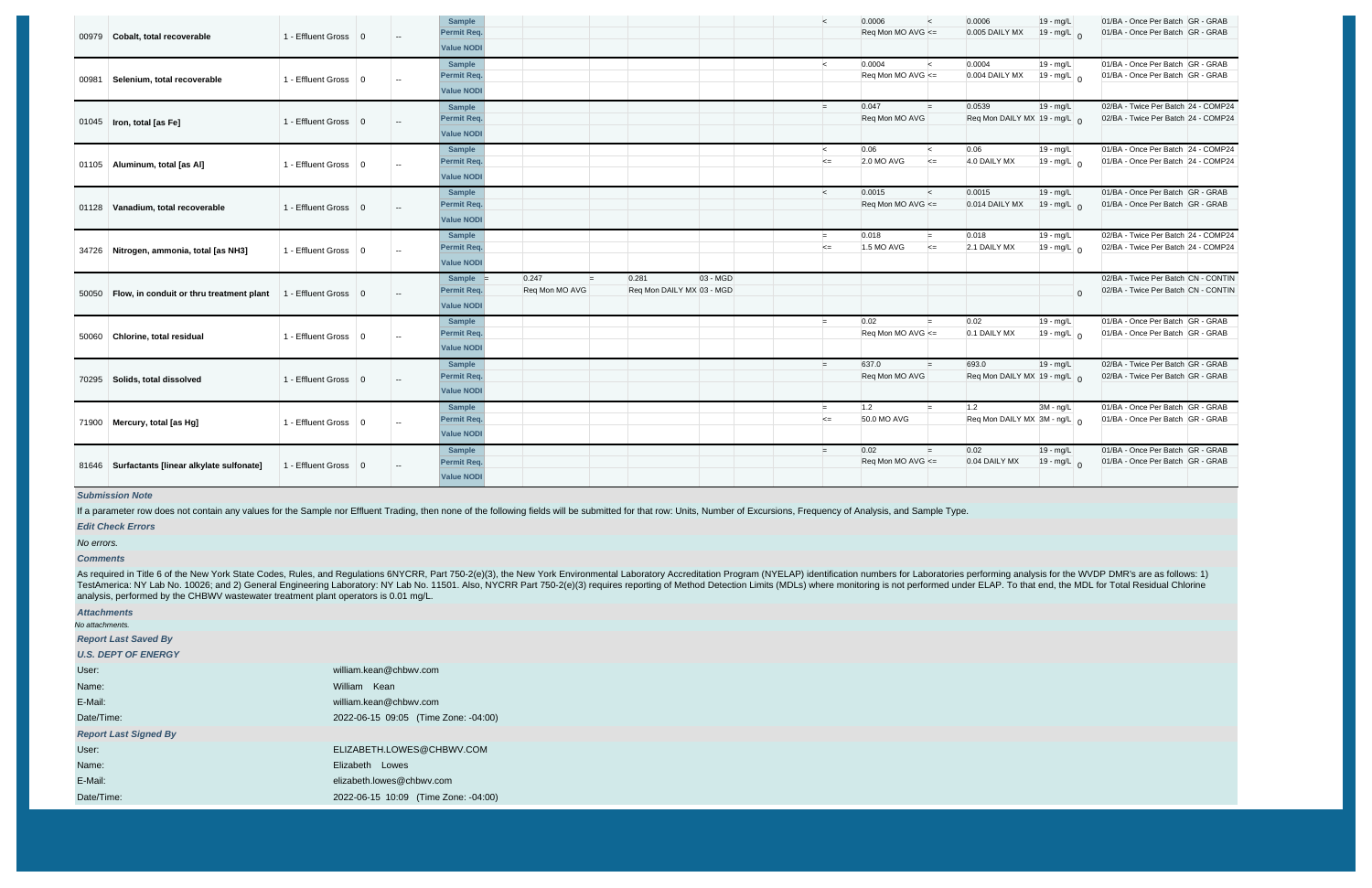| <b>Permit</b>      |                                           |                                          |                                                 |                   |                           |                                     |                    |                                                            |                            |                           |                          |                  |                    |                                 |                    |                                                       |              |                                            |                  |
|--------------------|-------------------------------------------|------------------------------------------|-------------------------------------------------|-------------------|---------------------------|-------------------------------------|--------------------|------------------------------------------------------------|----------------------------|---------------------------|--------------------------|------------------|--------------------|---------------------------------|--------------------|-------------------------------------------------------|--------------|--------------------------------------------|------------------|
| Permit#:           |                                           | NY0000973                                |                                                 | <b>Permittee:</b> |                           |                                     |                    | <b>U.S. DEPT OF ENERGY</b>                                 |                            |                           |                          |                  |                    | <b>Facility:</b>                |                    |                                                       |              | WEST VALLEY DEMONSTRATION PROJ             |                  |
| Major:             |                                           | Yes                                      |                                                 |                   | <b>Permittee Address:</b> |                                     |                    | 1000 INDEPENDENCE AVE SW<br>WASHINGTON, DC 20585           |                            |                           |                          |                  |                    | <b>Facility Location:</b>       |                    | 10282 ROCK SPRINGS ROAD<br>WEST VALLEY, NY 14171-9799 |              |                                            |                  |
|                    | <b>Permitted Feature:</b>                 | 007<br><b>External Outfall</b>           |                                                 | Discharge:        |                           |                                     | 007-M              | SANITARY, NC COOLING WATER, UTILITY WASTEWATER, STORMWATER |                            |                           |                          |                  |                    |                                 |                    |                                                       |              |                                            |                  |
|                    | <b>Report Dates &amp; Status</b>          |                                          |                                                 |                   |                           |                                     |                    |                                                            |                            |                           |                          |                  |                    |                                 |                    |                                                       |              |                                            |                  |
|                    | <b>Monitoring Period:</b>                 | From 05/01/22 to 05/31/22                |                                                 |                   | <b>DMR Due Date:</b>      |                                     | 06/28/22           |                                                            |                            |                           |                          |                  |                    | Status:                         |                    | <b>NetDMR Validated</b>                               |              |                                            |                  |
|                    | <b>Considerations for Form Completion</b> |                                          |                                                 |                   |                           |                                     |                    |                                                            |                            |                           |                          |                  |                    |                                 |                    |                                                       |              |                                            |                  |
|                    | <b>Principal Executive Officer</b>        |                                          |                                                 |                   |                           |                                     |                    |                                                            |                            |                           |                          |                  |                    |                                 |                    |                                                       |              |                                            |                  |
| <b>First Name:</b> |                                           | Bryan C.                                 |                                                 | Title:            |                           |                                     |                    | Director, USDOE-WVDP                                       |                            |                           |                          |                  |                    | Telephone:                      |                    | 716-942-4368                                          |              |                                            |                  |
| <b>Last Name:</b>  |                                           | Bower                                    |                                                 |                   |                           |                                     |                    |                                                            |                            |                           |                          |                  |                    |                                 |                    |                                                       |              |                                            |                  |
|                    | <b>No Data Indicator (NODI)</b>           |                                          |                                                 |                   |                           |                                     |                    |                                                            |                            |                           |                          |                  |                    |                                 |                    |                                                       |              |                                            |                  |
| Form NODI:         |                                           | $\sim$                                   |                                                 |                   |                           |                                     |                    |                                                            |                            |                           |                          |                  |                    |                                 |                    |                                                       |              |                                            |                  |
|                    | Parameter                                 |                                          | <b>Monitoring Location Season # Param. NODI</b> |                   |                           |                                     |                    |                                                            | <b>Quantity or Loading</b> |                           |                          |                  |                    | <b>Quality or Concentration</b> |                    |                                                       |              | # of Ex. Frequency of Analysis Sample Type |                  |
| Code               |                                           | <b>Name</b>                              |                                                 |                   |                           | <b>Sample</b>                       | <b>Qualifier 1</b> | Value 1                                                    | <b>Qualifier 2</b>         | Value 2                   | <b>Units Qualifier 1</b> | Value 1          | <b>Qualifier 2</b> | Value 2                         | <b>Qualifier 3</b> | Value 3                                               | <b>Units</b> |                                            |                  |
| 00181              | Oxygen demand, ultimate                   |                                          | 1 - Effluent Gross   0                          |                   | $\overline{\phantom{a}}$  | Permit Req.                         |                    |                                                            |                            |                           |                          |                  |                    | $\text{Req Mon MO AVG}$ <=      |                    | 22.0 DAILY MX                                         | $19 - mg/L$  | 01/30 - Monthly                            | CA - CALCTD      |
|                    |                                           |                                          |                                                 |                   |                           | <b>Value NODI</b>                   |                    |                                                            |                            |                           |                          |                  |                    | C - No Discharge                |                    | C - No Discharge                                      |              |                                            |                  |
|                    |                                           |                                          |                                                 |                   |                           | <b>Sample</b>                       |                    |                                                            |                            |                           |                          |                  |                    |                                 |                    |                                                       |              |                                            |                  |
| 00300              | Oxygen, dissolved [DO]                    |                                          | 1 - Effluent Gross   0                          |                   | --                        | Permit Req.                         |                    |                                                            |                            |                           | $>=$                     | 3.0 MINIMUM      |                    |                                 |                    | Req Mon MAXIMUM 19 - mg/L                             |              | 02/30 - Twice Per Month GR - GRAB          |                  |
|                    |                                           |                                          |                                                 |                   |                           | <b>Value NODI</b>                   |                    |                                                            |                            |                           |                          | C - No Discharge |                    |                                 |                    | C - No Discharge                                      |              |                                            |                  |
|                    |                                           |                                          |                                                 |                   |                           | Sample<br>Permit Req.               |                    |                                                            |                            |                           |                          |                  |                    | $\text{Req Mon MO AVG}$ <=      |                    | 10.0 DAILY MX                                         | 19 - mg/L    | 02/30 - Twice Per Month 24 - COMP24        |                  |
| 00310              | BOD, 5-day, 20 deg. C                     |                                          | 1 - Effluent Gross   0                          |                   | $\overline{\phantom{a}}$  | <b>Value NODI</b>                   |                    |                                                            |                            |                           |                          |                  |                    | C - No Discharge                |                    | C - No Discharge                                      |              |                                            |                  |
|                    |                                           |                                          |                                                 |                   |                           | <b>Sample</b>                       |                    |                                                            |                            |                           |                          |                  |                    |                                 |                    |                                                       |              |                                            |                  |
| 00400 pH           |                                           |                                          | 1 - Effluent Gross   0                          |                   |                           | Permit Req.                         |                    |                                                            |                            |                           | $>=$                     | 6.5 MINIMUM      |                    |                                 | $\leq$             | 8.5 MAXIMUM                                           | $12 - SU$    | 02/30 - Twice Per Month GR - GRAB          |                  |
|                    |                                           |                                          |                                                 |                   |                           | <b>Value NODI</b>                   |                    |                                                            |                            |                           |                          | C - No Discharge |                    |                                 |                    | C - No Discharge                                      |              |                                            |                  |
|                    |                                           |                                          |                                                 |                   |                           | <b>Sample</b>                       |                    |                                                            |                            |                           |                          |                  |                    |                                 |                    |                                                       |              |                                            |                  |
| 00530              | Solids, total suspended                   |                                          | 1 - Effluent Gross   0                          |                   | $\overline{\phantom{a}}$  | Permit Req.                         |                    |                                                            |                            |                           |                          |                  | $\leq$             | 30.0 MO AVG                     | $\leq$             | 45.0 DAILY MX                                         | 19 - mg/L    | 02/30 - Twice Per Month 24 - COMP24        |                  |
|                    |                                           |                                          |                                                 |                   |                           | <b>Value NODI</b>                   |                    |                                                            |                            |                           |                          |                  |                    | C - No Discharge                |                    | C - No Discharge                                      |              |                                            |                  |
|                    |                                           |                                          |                                                 |                   |                           | <b>Sample</b><br><b>Permit Reg.</b> |                    |                                                            |                            |                           |                          |                  |                    | $\text{Req Mon MO AVG}$ <=      |                    | 0.3 DAILY MX                                          | 25 - mL/L    | 02/30 - Twice Per Month GR - GRAB          |                  |
|                    | 00545   Solids, settleable                |                                          | 1 - Effluent Gross   0                          |                   |                           | <b>Value NODI</b>                   |                    |                                                            |                            |                           |                          |                  |                    | C - No Discharge                |                    | C - No Discharge                                      |              |                                            |                  |
|                    |                                           |                                          |                                                 |                   |                           | Sample                              |                    |                                                            |                            |                           |                          |                  |                    |                                 |                    |                                                       |              |                                            |                  |
|                    | 00556 Oil & Grease                        |                                          | 1 - Effluent Gross   0                          |                   |                           | Permit Req.                         |                    |                                                            |                            |                           |                          |                  |                    | $\text{Req Mon MO AVG}$ <=      |                    | 15.0 DAILY MX                                         | 19 - mg/L    | 02/30 - Twice Per Month GR - GRAB          |                  |
|                    |                                           |                                          |                                                 |                   |                           | <b>Value NODI</b>                   |                    |                                                            |                            |                           |                          |                  |                    | C - No Discharge                |                    | C - No Discharge                                      |              |                                            |                  |
|                    |                                           |                                          |                                                 |                   |                           | <b>Sample</b>                       |                    |                                                            |                            |                           |                          |                  |                    |                                 |                    |                                                       |              |                                            |                  |
|                    | 00615 Nitrogen, nitrite total [as N]      |                                          | 1 - Effluent Gross 0                            |                   | --                        | Permit Req.                         |                    |                                                            |                            |                           |                          |                  |                    | $\text{Req Mon MO AVG}$ <=      |                    | 0.1 DAILY MX                                          | $19 - mg/L$  | 01/30 - Monthly                            | 24 - COMP24      |
|                    |                                           |                                          |                                                 |                   |                           | <b>Value NODI</b>                   |                    |                                                            |                            |                           |                          |                  |                    | C - No Discharge                |                    | C - No Discharge                                      |              |                                            |                  |
|                    |                                           |                                          |                                                 |                   |                           | <b>Sample</b><br>Permit Req.        |                    |                                                            |                            |                           |                          |                  |                    | Req Mon MO AVG                  |                    | Req Mon DAILY MX 19 - mg/L                            |              | 01/30 - Monthly                            | 24 - COMP24      |
| 00625              | Nitrogen, Kjeldahl, total [as N]          |                                          | 1 - Effluent Gross   0                          |                   |                           | <b>Value NODI</b>                   |                    |                                                            |                            |                           |                          |                  |                    | C - No Discharge                |                    | C - No Discharge                                      |              |                                            |                  |
|                    |                                           |                                          |                                                 |                   |                           | <b>Sample</b>                       |                    |                                                            |                            |                           |                          |                  |                    |                                 |                    |                                                       |              |                                            |                  |
|                    | 01045   Iron, total [as Fe]               |                                          | 1 - Effluent Gross   0                          |                   | $\overline{\phantom{a}}$  | Permit Req.                         |                    |                                                            |                            |                           |                          |                  |                    | Req Mon MO AVG                  |                    | Req Mon DAILY MX 19 - mg/L                            |              | 02/30 - Twice Per Month 24 - COMP24        |                  |
|                    |                                           |                                          |                                                 |                   |                           | <b>Value NODI</b>                   |                    |                                                            |                            |                           |                          |                  |                    | C - No Discharge                |                    | C - No Discharge                                      |              |                                            |                  |
|                    |                                           |                                          |                                                 |                   |                           | <b>Sample</b>                       |                    |                                                            |                            |                           |                          |                  |                    |                                 |                    |                                                       |              |                                            |                  |
| 34726              | Nitrogen, ammonia, total [as NH3]         |                                          | 1 - Effluent Gross   0                          |                   | $\overline{\phantom{a}}$  | Permit Req.                         |                    |                                                            |                            |                           |                          |                  | $\leq$             | 1.49 MO AVG                     | $\leq$             | 2.1 DAILY MX                                          | 19 - mg/L    | 02/30 - Twice Per Month 24 - COMP24        |                  |
|                    |                                           |                                          |                                                 |                   |                           | <b>Value NODI</b>                   |                    |                                                            |                            |                           |                          |                  |                    | C - No Discharge                |                    | C - No Discharge                                      |              |                                            |                  |
|                    |                                           |                                          |                                                 |                   |                           | Sample<br>Permit Req.               |                    | Req Mon MO AVG                                             |                            | Req Mon DAILY MX 03 - MGD |                          |                  |                    |                                 |                    |                                                       |              | 01/30 - Monthly                            | <b>CN-CONTIN</b> |
| 50050              |                                           | Flow, in conduit or thru treatment plant | 1 - Effluent Gross 0                            |                   |                           | <b>Value NODI</b>                   |                    | C - No Discharge                                           |                            | C - No Discharge          |                          |                  |                    |                                 |                    |                                                       |              |                                            |                  |
|                    |                                           |                                          |                                                 |                   |                           | <b>Sample</b>                       |                    |                                                            |                            |                           |                          |                  |                    |                                 |                    |                                                       |              |                                            |                  |
| 50060              | Chlorine, total residual                  |                                          | 1 - Effluent Gross   0                          |                   |                           | Permit Req.                         |                    |                                                            |                            |                           |                          |                  |                    | $\text{Req Mon MO AVG}$ <=      |                    | 0.1 DAILY MX                                          | 19 - mg/L    | 01/30 - Monthly                            | GR - GRAB        |
|                    |                                           |                                          |                                                 |                   |                           | <b>Value NODI</b>                   |                    |                                                            |                            |                           |                          |                  |                    | C - No Discharge                |                    | C - No Discharge                                      |              |                                            |                  |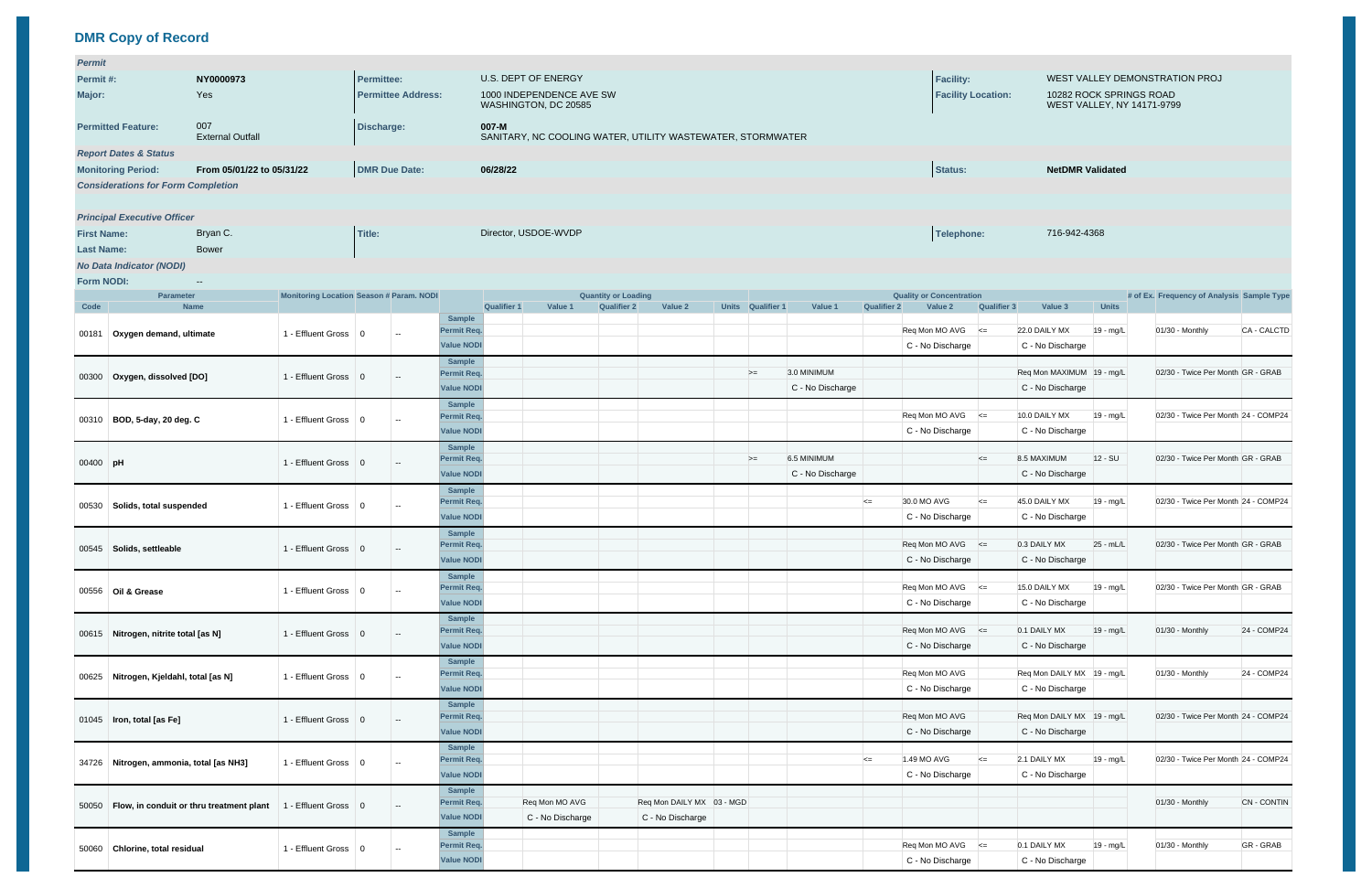| 70295 Solids, total dissolved | 1 - Effluent Gross   0 | $- -$ | <b>Sample</b><br>Permit Req. |  |  | Reg Mon MO AVG             | Req Mon DAILY MX 19 - mg/L |             | 02/30 - Twice Per Month GR - GRAB |           |
|-------------------------------|------------------------|-------|------------------------------|--|--|----------------------------|----------------------------|-------------|-----------------------------------|-----------|
|                               |                        |       | <b>Value NODI</b>            |  |  | C - No Discharge           | C - No Discharge           |             |                                   |           |
| 71900 Mercury, total [as Hg]  | 1 - Effluent Gross   0 |       | <b>Sample</b><br>Permit Req. |  |  | $\text{Req Mon MO AVG}$ <= | 50.0 DAILY MX              | $3M - nq/L$ | 01/30 - Monthly                   | GR - GRAB |
|                               |                        | $- -$ | <b>Value NODI</b>            |  |  | C - No Discharge           | C - No Discharge           |             |                                   |           |
| <b>Submission Note</b>        |                        |       |                              |  |  |                            |                            |             |                                   |           |

If a parameter row does not contain any values for the Sample nor Effluent Trading, then none of the following fields will be submitted for that row: Units, Number of Excursions, Frequency of Analysis, and Sample Type. **Edit Check Errors**

#### **Submission Note**

| No errors.                   |                                      |
|------------------------------|--------------------------------------|
| <b>Comments</b>              |                                      |
|                              |                                      |
| <b>Attachments</b>           |                                      |
| No attachments.              |                                      |
| <b>Report Last Saved By</b>  |                                      |
| <b>U.S. DEPT OF ENERGY</b>   |                                      |
| User:                        | william.kean@chbwv.com               |
| Name:                        | William Kean                         |
| E-Mail:                      | william.kean@chbwv.com               |
| Date/Time:                   | 2022-06-15 09:05 (Time Zone: -04:00) |
| <b>Report Last Signed By</b> |                                      |
| User:                        | ELIZABETH.LOWES@CHBWV.COM            |
| Name:                        | Elizabeth Lowes                      |
| E-Mail:                      | elizabeth.lowes@chbwv.com            |
| Date/Time:                   | 2022-06-15 10:09 (Time Zone: -04:00) |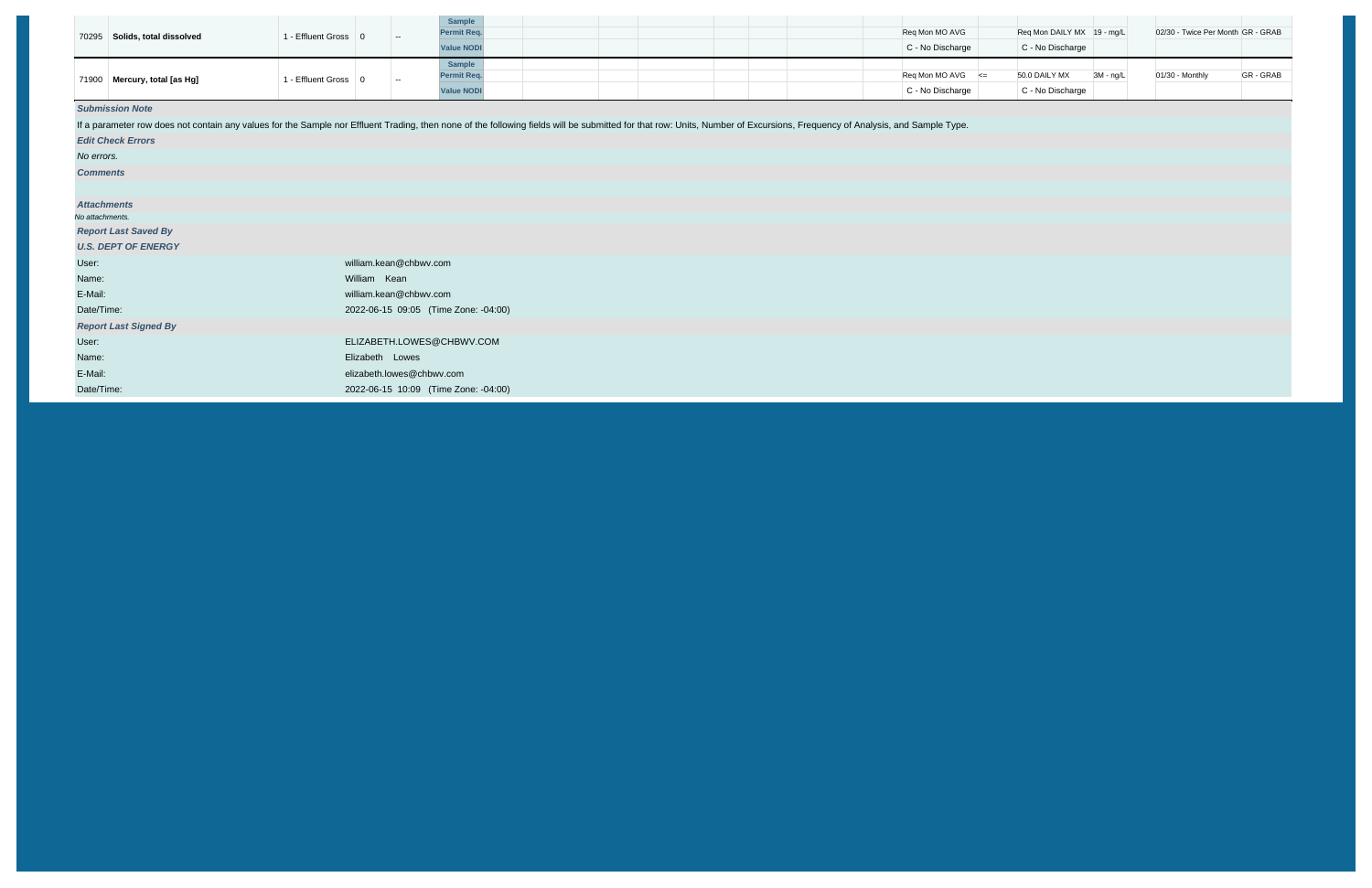| <b>Permit</b>      |                                                                                                                                                                                                                            |                                                 |                                      |                           |                           |                  |                            |                                                  |                                       |                  |                                 |                    |                                                       |              |                                            |             |
|--------------------|----------------------------------------------------------------------------------------------------------------------------------------------------------------------------------------------------------------------------|-------------------------------------------------|--------------------------------------|---------------------------|---------------------------|------------------|----------------------------|--------------------------------------------------|---------------------------------------|------------------|---------------------------------|--------------------|-------------------------------------------------------|--------------|--------------------------------------------|-------------|
| Permit#:           |                                                                                                                                                                                                                            | NY0000973                                       |                                      |                           | <b>Permittee:</b>         |                  |                            | U.S. DEPT OF ENERGY                              |                                       | <b>Facility:</b> |                                 |                    | WEST VALLEY DEMONSTRATION PROJ                        |              |                                            |             |
| Major:             |                                                                                                                                                                                                                            | Yes                                             |                                      |                           | <b>Permittee Address:</b> |                  |                            | 1000 INDEPENDENCE AVE SW<br>WASHINGTON, DC 20585 |                                       |                  | <b>Facility Location:</b>       |                    | 10282 ROCK SPRINGS ROAD<br>WEST VALLEY, NY 14171-9799 |              |                                            |             |
|                    | <b>Permitted Feature:</b>                                                                                                                                                                                                  | 01B<br><b>Internal Outfall</b>                  |                                      |                           | Discharge:                |                  | 01B-M                      | MERCURY PRETREATMENT                             |                                       |                  |                                 |                    |                                                       |              |                                            |             |
|                    | <b>Report Dates &amp; Status</b>                                                                                                                                                                                           |                                                 |                                      |                           |                           |                  |                            |                                                  |                                       |                  |                                 |                    |                                                       |              |                                            |             |
|                    | <b>Monitoring Period:</b>                                                                                                                                                                                                  | From 05/01/22 to 05/31/22                       |                                      |                           | <b>DMR</b> Due Date:      |                  | 06/28/22                   |                                                  |                                       | <b>Status:</b>   |                                 |                    | <b>NetDMR Validated</b>                               |              |                                            |             |
|                    | <b>Considerations for Form Completion</b>                                                                                                                                                                                  |                                                 |                                      |                           |                           |                  |                            |                                                  |                                       |                  |                                 |                    |                                                       |              |                                            |             |
|                    | <b>Principal Executive Officer</b>                                                                                                                                                                                         |                                                 |                                      |                           |                           |                  |                            |                                                  |                                       |                  |                                 |                    |                                                       |              |                                            |             |
| <b>First Name:</b> |                                                                                                                                                                                                                            | Bryan C.                                        |                                      |                           | Title:                    |                  |                            | Director, USDOE-WVDP                             |                                       |                  | Telephone:                      |                    | 716-942-4368                                          |              |                                            |             |
| <b>Last Name:</b>  |                                                                                                                                                                                                                            | Bower                                           |                                      |                           |                           |                  |                            |                                                  |                                       |                  |                                 |                    |                                                       |              |                                            |             |
|                    | <b>No Data Indicator (NODI)</b>                                                                                                                                                                                            |                                                 |                                      |                           |                           |                  |                            |                                                  |                                       |                  |                                 |                    |                                                       |              |                                            |             |
| <b>Form NODI:</b>  |                                                                                                                                                                                                                            |                                                 |                                      |                           |                           |                  |                            |                                                  |                                       |                  |                                 |                    |                                                       |              |                                            |             |
|                    | <b>Parameter</b>                                                                                                                                                                                                           | <b>Monitoring Location Season # Param. NODI</b> |                                      |                           |                           |                  | <b>Quantity or Loading</b> |                                                  |                                       |                  | <b>Quality or Concentration</b> |                    |                                                       |              | # of Ex. Frequency of Analysis Sample Type |             |
| Code               | <b>Name</b>                                                                                                                                                                                                                |                                                 |                                      | <b>Sample</b>             | <b>Qualifier 1</b>        | Value 1          | <b>Qualifier 2</b>         | Value 2                                          | Units Qualifier 1 Value 1 Qualifier 2 |                  | Value 2                         | <b>Qualifier 3</b> | Value 3                                               | <b>Units</b> |                                            |             |
|                    | 00056 Flow rate                                                                                                                                                                                                            | 1 - Effluent Gross   0                          |                                      | Permit Req.               |                           | Req Mon MO AVG   |                            | Req Mon DAILY MX 07 - gal/d                      |                                       |                  |                                 |                    |                                                       |              | 01/07 - Weekly                             | CN - CONTIN |
|                    |                                                                                                                                                                                                                            |                                                 |                                      | <b>Value NODI</b>         |                           | C - No Discharge |                            | C - No Discharge                                 |                                       |                  |                                 |                    |                                                       |              |                                            |             |
|                    |                                                                                                                                                                                                                            |                                                 |                                      | Sample                    |                           |                  |                            |                                                  |                                       |                  |                                 |                    |                                                       |              |                                            |             |
|                    | 71900 Mercury, total [as Hg]                                                                                                                                                                                               | 1 - Effluent Gross   0                          | $\overline{\phantom{a}}$             | Permit Req.               |                           |                  |                            |                                                  |                                       |                  | $\text{Req Mon MO AVG}$ <=      |                    | 50.0 DAILY MX                                         | 3M - ng/L    | 02/BA - Twice Per Batch GR - GRAB          |             |
|                    |                                                                                                                                                                                                                            |                                                 |                                      | <b>Value NODI</b>         |                           |                  |                            |                                                  |                                       |                  | C - No Discharge                |                    | C - No Discharge                                      |              |                                            |             |
|                    | <b>Submission Note</b>                                                                                                                                                                                                     |                                                 |                                      |                           |                           |                  |                            |                                                  |                                       |                  |                                 |                    |                                                       |              |                                            |             |
|                    | If a parameter row does not contain any values for the Sample nor Effluent Trading, then none of the following fields will be submitted for that row: Units, Number of Excursions, Frequency of Analysis, and Sample Type. |                                                 |                                      |                           |                           |                  |                            |                                                  |                                       |                  |                                 |                    |                                                       |              |                                            |             |
|                    | <b>Edit Check Errors</b>                                                                                                                                                                                                   |                                                 |                                      |                           |                           |                  |                            |                                                  |                                       |                  |                                 |                    |                                                       |              |                                            |             |
| No errors.         |                                                                                                                                                                                                                            |                                                 |                                      |                           |                           |                  |                            |                                                  |                                       |                  |                                 |                    |                                                       |              |                                            |             |
| <b>Comments</b>    |                                                                                                                                                                                                                            |                                                 |                                      |                           |                           |                  |                            |                                                  |                                       |                  |                                 |                    |                                                       |              |                                            |             |
|                    |                                                                                                                                                                                                                            |                                                 |                                      |                           |                           |                  |                            |                                                  |                                       |                  |                                 |                    |                                                       |              |                                            |             |
| <b>Attachments</b> |                                                                                                                                                                                                                            |                                                 |                                      |                           |                           |                  |                            |                                                  |                                       |                  |                                 |                    |                                                       |              |                                            |             |
| No attachments.    |                                                                                                                                                                                                                            |                                                 |                                      |                           |                           |                  |                            |                                                  |                                       |                  |                                 |                    |                                                       |              |                                            |             |
|                    | <b>Report Last Saved By</b>                                                                                                                                                                                                |                                                 |                                      |                           |                           |                  |                            |                                                  |                                       |                  |                                 |                    |                                                       |              |                                            |             |
|                    | <b>U.S. DEPT OF ENERGY</b>                                                                                                                                                                                                 |                                                 |                                      |                           |                           |                  |                            |                                                  |                                       |                  |                                 |                    |                                                       |              |                                            |             |
| User:              |                                                                                                                                                                                                                            |                                                 | william.kean@chbwv.com               |                           |                           |                  |                            |                                                  |                                       |                  |                                 |                    |                                                       |              |                                            |             |
| Name:              |                                                                                                                                                                                                                            |                                                 | William Kean                         |                           |                           |                  |                            |                                                  |                                       |                  |                                 |                    |                                                       |              |                                            |             |
| E-Mail:            |                                                                                                                                                                                                                            |                                                 |                                      | william.kean@chbwv.com    |                           |                  |                            |                                                  |                                       |                  |                                 |                    |                                                       |              |                                            |             |
| Date/Time:         |                                                                                                                                                                                                                            |                                                 | 2022-06-15 09:05 (Time Zone: -04:00) |                           |                           |                  |                            |                                                  |                                       |                  |                                 |                    |                                                       |              |                                            |             |
|                    | <b>Report Last Signed By</b>                                                                                                                                                                                               |                                                 |                                      |                           |                           |                  |                            |                                                  |                                       |                  |                                 |                    |                                                       |              |                                            |             |
| User:              |                                                                                                                                                                                                                            |                                                 |                                      | ELIZABETH.LOWES@CHBWV.COM |                           |                  |                            |                                                  |                                       |                  |                                 |                    |                                                       |              |                                            |             |
| Name:              |                                                                                                                                                                                                                            |                                                 | Elizabeth Lowes                      |                           |                           |                  |                            |                                                  |                                       |                  |                                 |                    |                                                       |              |                                            |             |
| E-Mail:            |                                                                                                                                                                                                                            |                                                 | elizabeth.lowes@chbwv.com            |                           |                           |                  |                            |                                                  |                                       |                  |                                 |                    |                                                       |              |                                            |             |
| Date/Time:         |                                                                                                                                                                                                                            |                                                 | 2022-06-15 10:09 (Time Zone: -04:00) |                           |                           |                  |                            |                                                  |                                       |                  |                                 |                    |                                                       |              |                                            |             |

| AD<br>799 | <b>ATION PROJ</b>                                               |                  |
|-----------|-----------------------------------------------------------------|------------------|
|           | # of Ex. Frequency of Analysis Sample Type                      |                  |
|           | 01/07 - Weekly                                                  | <b>CN-CONTIN</b> |
|           | 02/BA - Twice Per Batch GR - GRAB                               |                  |
|           |                                                                 |                  |
|           |                                                                 |                  |
|           |                                                                 |                  |
|           |                                                                 |                  |
|           |                                                                 |                  |
|           | <u> 1990 - Jan James Barnett, martin eta idazlea (h. 1900).</u> |                  |
|           |                                                                 |                  |
|           |                                                                 |                  |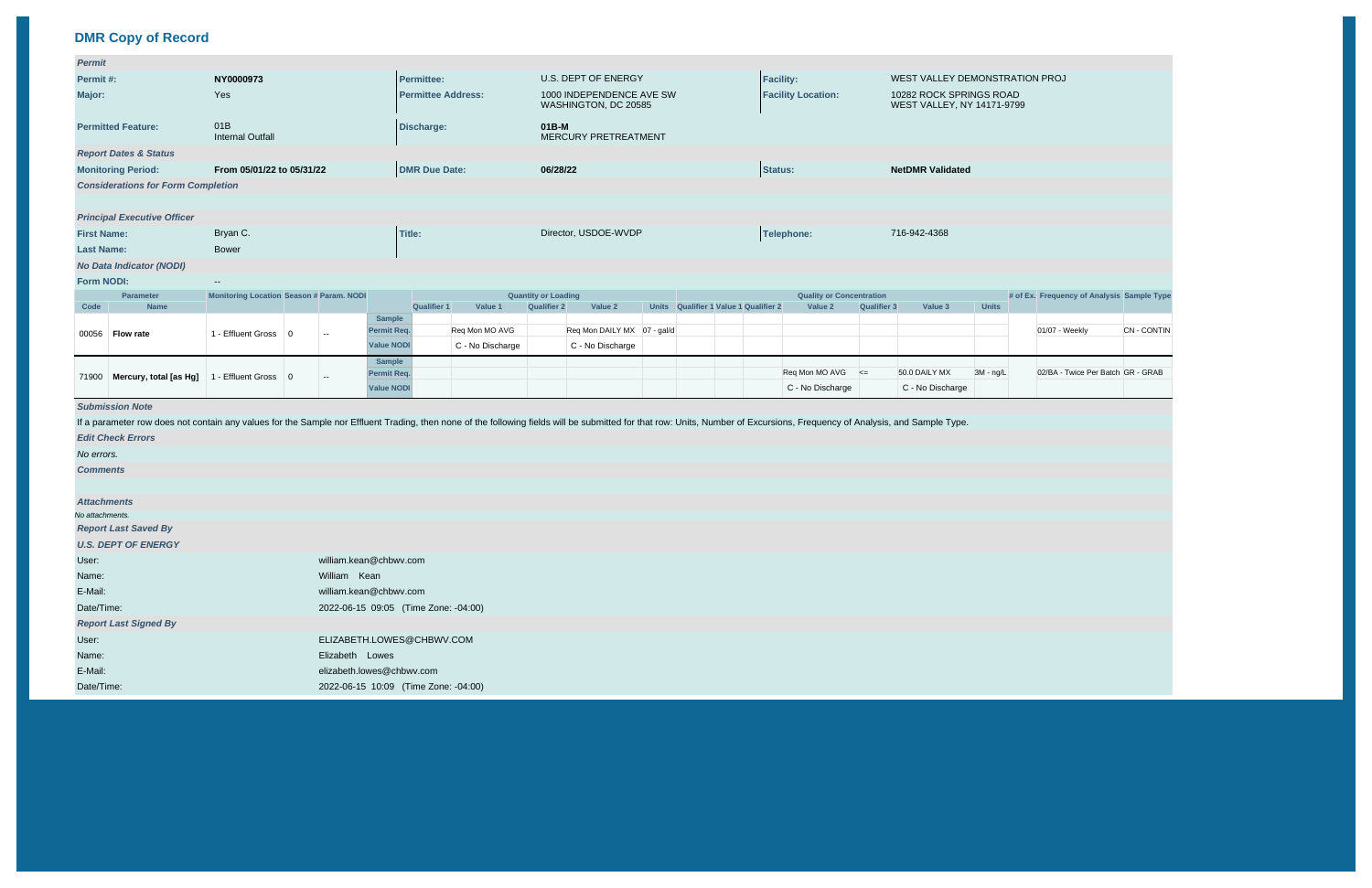### **DMR Copy of Record Permit Permit #: NY0000973 Permittee:** U.S. DEPT OF ENERGY **Facility:** WEST VALLEY DEMONSTRATION PROJ **Major:** Yes **Permittee Address:** 1000 INDEPENDENCE AVE SW WASHINGTON, DC 20585 **Facility Location:** 10282 ROCK SPRINGS ROAD WEST VALLEY, NY 14171-9799 **Permitted Feature:** 116 Internal Outfall **Discharge: 116-M** PSEUDO MON. POINT @FRANKS CRK **Report Dates & Status Monitoring Period: From 05/01/22 to 05/31/22 DMR Due Date: 06/28/22 Status: Status: NetDMR Validated Considerations for Form Completion** IF PSUEDO MONITORING POINT REPORT IS NOT REQUIRED DURING THE MONITORING PERIOD, EITHER CHECK THENO DISCHARGE BOX OR ENTER 'NODI A'IN PLACE OF A MEASUREMENT TO INDICATE A GENERAL PERMIT EXEMPTION. **Principal Executive Officer First Name:** Bryan C. **Title:** Director, USDOE-WVDP **Telephone:** 716-942-4368 Last Name: Bower **No Data Indicator (NODI) Form NODI: Parameter Monitoring Location Season # Param. NODI** Quantity or Loading **Quantity or Loading Quality or Concentration A**  $\blacksquare$  **A**  $\blacksquare$  **A**  $\blacksquare$  **A**  $\blacksquare$  **Ex.** Frequency of Analysis Sample Type **Code Name Qualifier 1 Value 1 Qualifier 2 Value 2 Units Qualifier 1 Value 1 Qualifier 2 Value 2 Qualifier 3 Value 3 Units** 70295 **Solids, total dissolved** Z - Instream Monitoring 0 **Sample** = 264.0 = 355.0 19 - mg/L 500.0 DAILY MX 19 - mg/L  $_0$ 02/DS - Twice Per Discharge CA - CALCTD Permit Req. **Permit Req. Permit Req. Permit Req. Permit Req. 19 - mg/L** 02/DS - Twice Per Discharge CA - CALCTD **Value NODI Submission Note** If a parameter row does not contain any values for the Sample nor Effluent Trading, then none of the following fields will be submitted for that row: Units, Number of Excursions, Frequency of Analysis, and Sample Type. **Edit Check Errors** No errors. **Comments** As required in Title 6 of the New York State Codes, Rules, and Regulations 6NYCRR, Part 750-2(e)(3), the New York Environmental Laboratory Accreditation Program (NYELAP) identification numbers for Laboratories performing a WVDP DMR's are as follows: 1) TestAmerica: NY Lab No. 10026; and 2) General Engineering Laboratory: NY Lab No. 11501. Also, NYCRR Part 750-2(e)(3) requires reporting of Method Detection Limits (MDLs) where monitoring is no performed under ELAP. To that end, the MDL for Total Residual Chlorine analysis, performed by the CHBWV wastewater treatment plant operators is 0.01 mg/L. **Attachments Name Type Size** WVDP\_May\_2022\_TDS\_Calculation.pdf pdf 355636.0 **Report Last Saved By U.S. DEPT OF ENERGY** User: william.kean@chbwv.com Name: William Kean

E-Mail: william.kean@chbwv.com

Date/Time: 2022-06-15 09:05 (Time Zone: -04:00)

**Report Last Signed By**

User: ELIZABETH.LOWES@CHBWV.COM

Name: Elizabeth Lowes

E-Mail: elizabeth.lowes@chbwv.com

Date/Time: 2022-06-15 10:09 (Time Zone: -04:00)